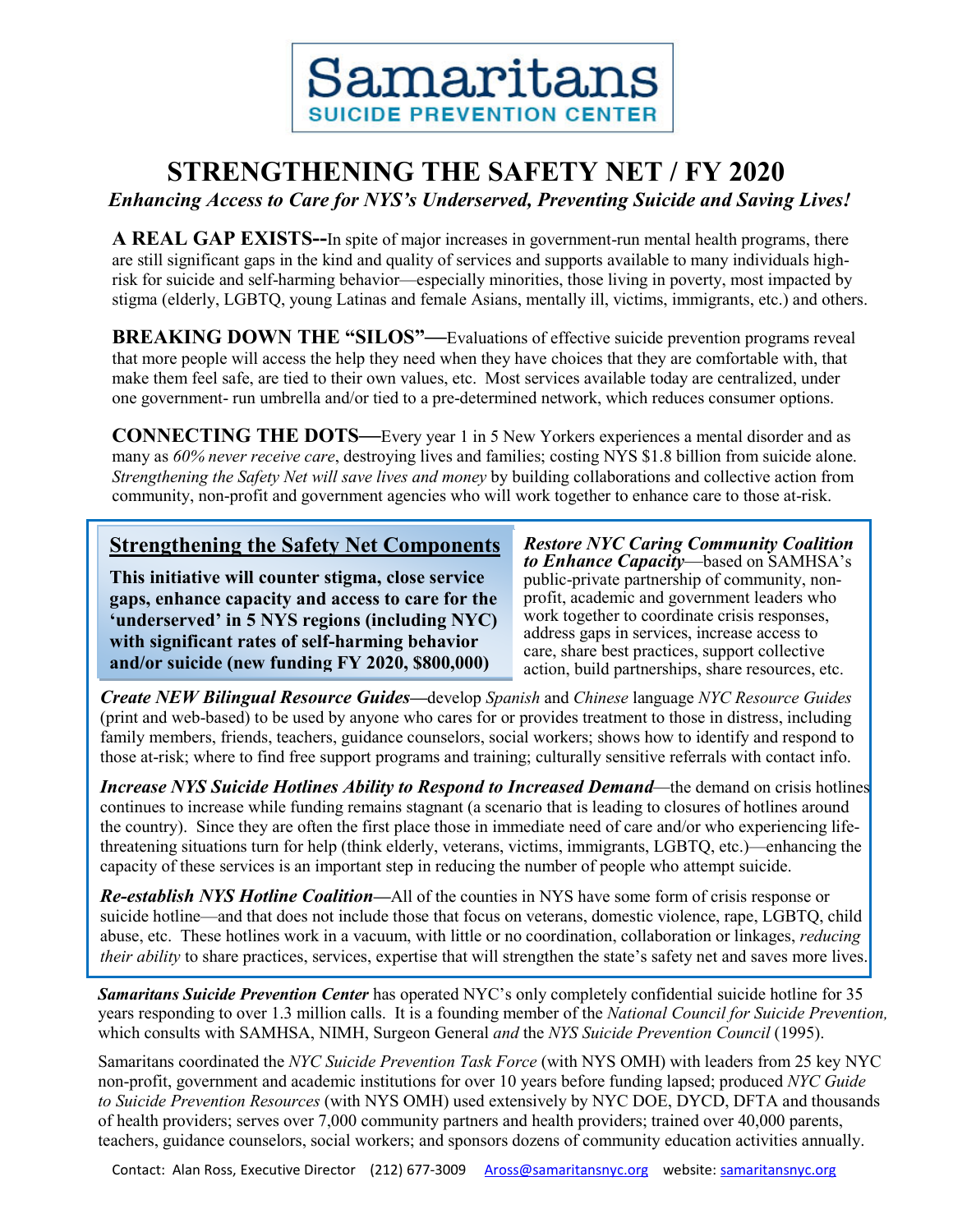### **STRENGTHENING THE SAFETY NET / FY 2020, \$800,000**

*Enhancing Access to Care for NYS's Underserved, Preventing Suicide and Saving Lives!*

The mission of *Samaritans Suicide Prevention Center*–implemented by professional staff and over 100 community volunteers–is to prevent suicide by providing: a) immediate and ongoing support to those in crisis through our 24-hr suicide hotline that has answered 1.3 million calls; b) solace and support to thousands of people who have been touched by suicide; c) education and training to over 40,000 health providers who care for/treat at-risk populations.

Samaritans is part of the international humanitarian suicide prevention network that created the world's first suicide hotline in 1952 that consists of over 400 centers in 42 countries. Samaritans is a founding member of the *National Council for Suicide Prevention*, which consults with SAMHSA, NIMH, the Surgeon General and others; a founding member of the *NYS Suicide Prevention Council*, which was responsible for NYS Office of Mental Health adopting suicide prevention as a public health priority; and has been a major force behind ongoing efforts to advance initiatives in NYC as coordinator of the *NYC Task Force on Suicide Prevention* and countless collaborations.

**SUICIDE IN NEW YORK STATE—**Despite the expansion of clinically based government mental health programs (like *Thrive* in NYC), suicide has increased 25% since 2000, with more New Yorkers dying from suicide than from homicide.

| 2015-2016 Increases in Suicides<br>(NYC, Rest of NYS and Statewide) |       |       |            |  |  |  |
|---------------------------------------------------------------------|-------|-------|------------|--|--|--|
| 2015                                                                |       | 2016  | % Increase |  |  |  |
| NYC <sup>-</sup>                                                    | 482   | 518   | $+7.5%$    |  |  |  |
| Rest of NYS                                                         | 1,143 | 1,153 | $+0.9\%$   |  |  |  |
| Statewide Total                                                     | 1625  | -671  | $+2.8%$    |  |  |  |

NYS has *the 2nd lowest rate of suicide in the US*. Though, in terms of total fatalities—the number of people who die—NYS has as many suicide fatalities as the five states with the highest rates of suicide combined, with NYC the greatest increases.

Add to this *hospitalizations for self-inflicted injuries* (active self-harming behavior), which are at an all-time high in NYS, led by 15-19 year olds, impacting families and communities, with this group alone costing the state over \$321 million a year. And this does not include the extraordinary arte of selfdestructive and suicidal behavior tied to the opioid epidemic.

This makes it clear NYers need increased access to care.

At the heart of these findings SAMHSA estimates as many as 60% of individuals who experience psychological disorders *never* receive care or treatment. The many myths and stigma that surround mental illness only exacerbate a growing public health issue that requires every effective approach available.



**SUPPORTING NYS SUICIDE PREVENTION LEGISLATION—**This initiative will help support the goals of current NYS legislation—the passage of the Latina Adolescent Suicide Prevention Advisory Board in 2017 (S.5500- C/A.7225-B) and the 2018 mandate requiring OMH to develop suicide prevention materials for educators—and it will do so much more, including empowering existing NYS OMH community suicide prevention coalitions and potentially new legislation, such as Senator Jen Metzger's proposed Rural Suicide Prevention Council.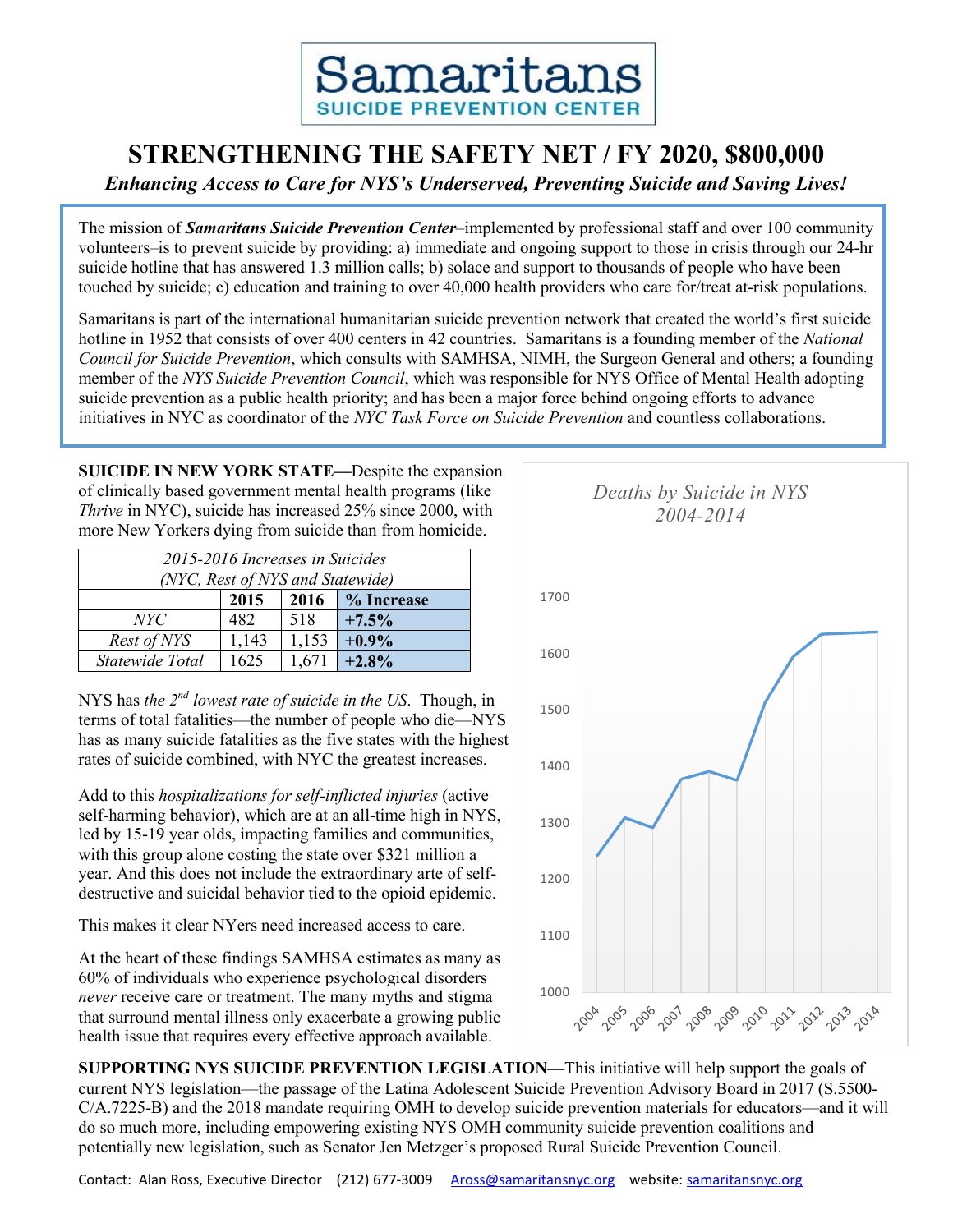#### *STRENGTHENING THE SAFETY NET / FY 2020, \$800,000*

**INCREASE IN SUICIDE, DECREASE IN FUNDNG**—

While suicide is increasing, funding for preventions lags behind all other leading causes of death. In fact, the Governor did not include any direct funding for suicide prevention in his current budget. And whatevcr funding does exist is invested in clinical and government-run programs, with fewer dollars allocated to crisis hotlines, community, volunteer, humanistic and alternative forms of care that have proved to be as effective, if not more so, than their clinical counterparts, as shown in several studies.

With the increase in demand and the decrease in funding, community organizations are severely limited in their ability to meet the demand for services from those at-risk in their communities. An example of this can be seen in the graph on the right which documents the impact of budget cuts to Samaritans hotline by NYS DOHMH that has reduced our ability to respond to those in crisis—from 89,000 calls four years ago to 75,000 in 2018. *The orange line on the graph illustrates the impact of the 85% cut in hotline funding by NYC DOHMH to Samaritans.*

The vast majority of suicide prevention experts agree that a key to reducing self-harming and suicidal behavior is to reduce "access to lethal means" and increase "protective factors" like community hotlines/volunteer organizations.



**STRENTHENING THE SAFETY NET INITIATIVE—**Designed as a *pilot projec*t to be implemented in NYC and four districts in NYS (TBD). The funds will support volunteer staffed suicide prevention organizations as they: expand access to services; increase available regional emotional support and mental health maintenance services; enhance, bridge and complement existing services in their regions. The initiative has four components:

- 1. *Restore NYC 'Caring Community Coalition to Enhance Capacity*: based on SAMHSA's public-private partnership of community, non-profit, academic and government leaders who work together to coordinate crisis responses, address gaps in services, increase access to care, share best practices, support collective action, build partnerships, share resources and build stronger, more comprehensive "volunteer networks."
- 2. *Create New Bilingual Resource Guides*: Create or enhance access to a cross-section of clinical, medical, humanistic, faith-based, volunteer programs and services guides (print and web-based) to be used by anyone who cares for or provides treatment to those in distress; details how to identify and respond to those at-risk; where to find free support programs and training; culturally sensitive referrals with contact info, etc.
- 3. *Re-establish NYS Hotline Coalition*: Every county or region in NYS has some form of crisis response or suicide hotline—and that does not include those that focus on veterans, domestic violence, rape, LGBTO, child abuse, etc. These hotlines work in a vacuum, with little or no coordination, collaboration or linkages, *reducing their ability* to share practices, services, expertise that will strengthen the state's safety net and saves more lives
- 4. *Increase NYS Suicide Hotlines' Ability to Respond to Increased Demand*: The demand on crisis hotlines continues to increase while funding remains stagnant (a scenario that is leading to closures of hotlines around the country (New Orleans, Dallas, Minneapolis). Since they are often the first place those in immediate need of care turn for help (veterans, immigrants, LGBTQ, etc.) enhancing their capacity has to be a priority.

**POPULATIONS SERVED—The primary audience that will benefit from this initiative consists of the 50-60% of** New Yorkers who experience a psychological disorder annually but never receive care or support. This includes but is not limited to: at-risk youth, the elderly, the economically disadvantaged, those with chronic or terminal physical and/or mental illness, those with co-occurring disorders, immigrants, homeless, unemployed, victims of abuse, violence and bullying, veterans, members of the LGBTQ community, those impacted by PTSD and many others.